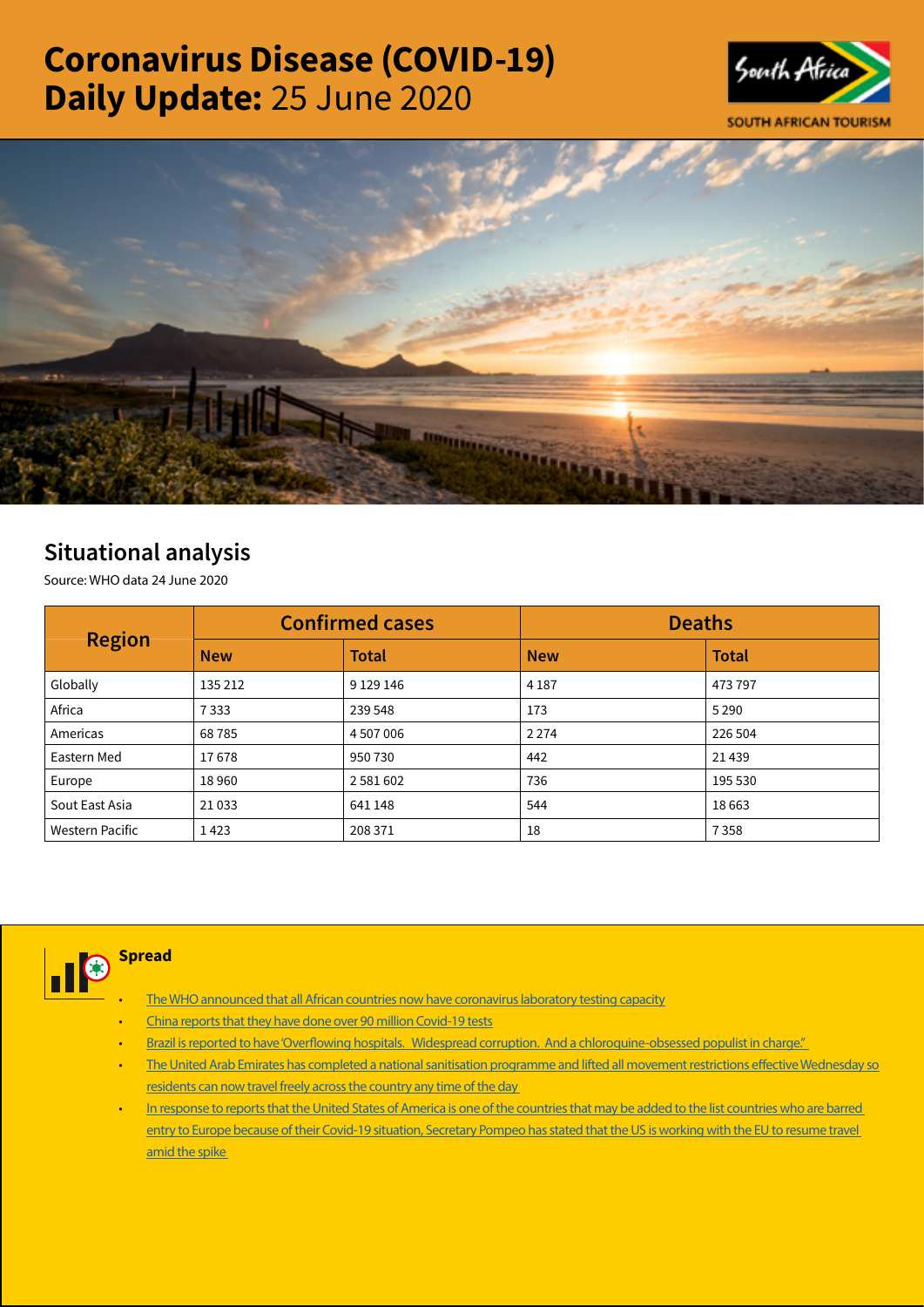

#### South Africa:

| <b>Date</b> | <b>Tests</b>  | <b>Negative</b> | <b>Positive</b> | <b>Deaths</b> | $% +$ Tests | % test/Pop (58<br>780 000) | <b>Fatality Rate</b><br>(Deaths/Pos) | <b>Recoveries</b> | <b>Recovery Rate %</b><br>(Rec/Pos) |
|-------------|---------------|-----------------|-----------------|---------------|-------------|----------------------------|--------------------------------------|-------------------|-------------------------------------|
| 18 June     | 1 228 098     | 1 144 208       | 83 890          | 1737          | 6,83        | 2,09                       | 2,07                                 | 44 9 20           | 54                                  |
| 19 June     | 1 260 434     | 1 172 719       | 87715           | 1831          | 6,96        | 2,14                       | 2,09                                 | 47825             | 55                                  |
| 20 June     | 1 293 608     | 1 200 927       | 92 681          | 1877          | 7,16        | 2,2                        | 2,03                                 | 50 3 26           | 54                                  |
| 21 June     | 1 328 060     | 1 230 758       | 97 032          | 1930          | 7,33        | 2,26                       | 1,98                                 | 51 608            | 53                                  |
| 22 June     | 1 3 5 3 1 7 6 | 1 251 586       | 101590          | 1991          | 7,51        | 2,3                        | 1,96                                 | 53 130            | 52                                  |
| 23 June     | 1382772       | 1 276 664       | 106 108         | 2 1 0 2       | 7,67        | 2,35                       | 1,98                                 | 55 045            | 52                                  |
| 24 June     | 1416894       | 1 305 098       | 111796          | 2 2 0 5       | 7,89        | 2,41                       | 1,97                                 | 56874             | 51                                  |

Visit: [www.sacoronavirus.co.za](http://www.sacoronavirus.co.za) for the latest updates. SA Tourism will make updates available on [www.southafrica.net.](http://www.southafrica.net)

#### SOUTH AFRICA NEWS

#### TOURISM RELATED ARTICLES

- [Court says SAA creditor meeting to go ahead Public enterprises welcomes the judgment, saying it believes the business rescue](https://www.businesslive.co.za/bd/national/court-says-saa-creditor-meeting-to-go-ahead/)  [process can see SAA become sustainable and competitive](https://www.businesslive.co.za/bd/national/court-says-saa-creditor-meeting-to-go-ahead/)
- South Africa needs SAA and 'serious players' are interested in its value, says acting DG Yes, South Africa needs a national flag [carrier. But it needs not be controlled by the state, Kgathatso Tlhakudi, acting director-general of the Department of Public](https://www.news24.com/fin24/companies/industrial/south-africa-needs-saa-and-serious-players-are-interested-in-its-value-says-acting-dg-20200625)  [Enterprises, has said](https://www.news24.com/fin24/companies/industrial/south-africa-needs-saa-and-serious-players-are-interested-in-its-value-says-acting-dg-20200625)
- [Sun International rallies on R1.5bn Chilean offer for stake The offer values the hospitality group at just more than R3bn](https://www.businesslive.co.za/bd/companies/transport-and-tourism/2020-06-24-sun-international-rallies-on-r15bn-chilean-offer-for-stake/)
- [SARAH BUITENDACH: Eating out and dirty weekends: how Covid killed the fun When will the confinement end? It's a question I](https://www.businesslive.co.za/fm/opinion/2020-06-24-sarah-buitendach-eating-out-and-dirty-weekends-how-covid-killed-the-fun/)  [mulled over as I returned from another terribly exciting excursion to the kettle](https://www.businesslive.co.za/fm/opinion/2020-06-24-sarah-buitendach-eating-out-and-dirty-weekends-how-covid-killed-the-fun/)
- PETER BRUCE: Let us eat out, Mr President, so waiters can eat Cyril Ramaphosa is once again making promises he might not [keep after announcing that restaurants will be allowed to open](https://www.businesslive.co.za/bd/opinion/editorials/2020-06-24-peter-bruce-let-us-eat-out-mr-president-so-waiters-can-eat/)
- Travel around the world with these 5 virtual tours Armchair travel has seen a whole new lease on life. Sightseeing attractions, [destinations and tour guides across the world have got creative, offering virtual tours and setting up webcams so we can travel](https://www.iol.co.za/travel/travel-tips/travel-around-the-world-with-these-5-virtual-tours-49848832) [the world – at least virtually for now](https://www.iol.co.za/travel/travel-tips/travel-around-the-world-with-these-5-virtual-tours-49848832)
- [#SouthAfricaisTravelReady: Certainty urgently needed on tourism reopening](http://www.tourismupdate.co.za/article/199686/SouthAfricaisTravelReady-Certainty-urgently-needed-on-tourism-reopening)